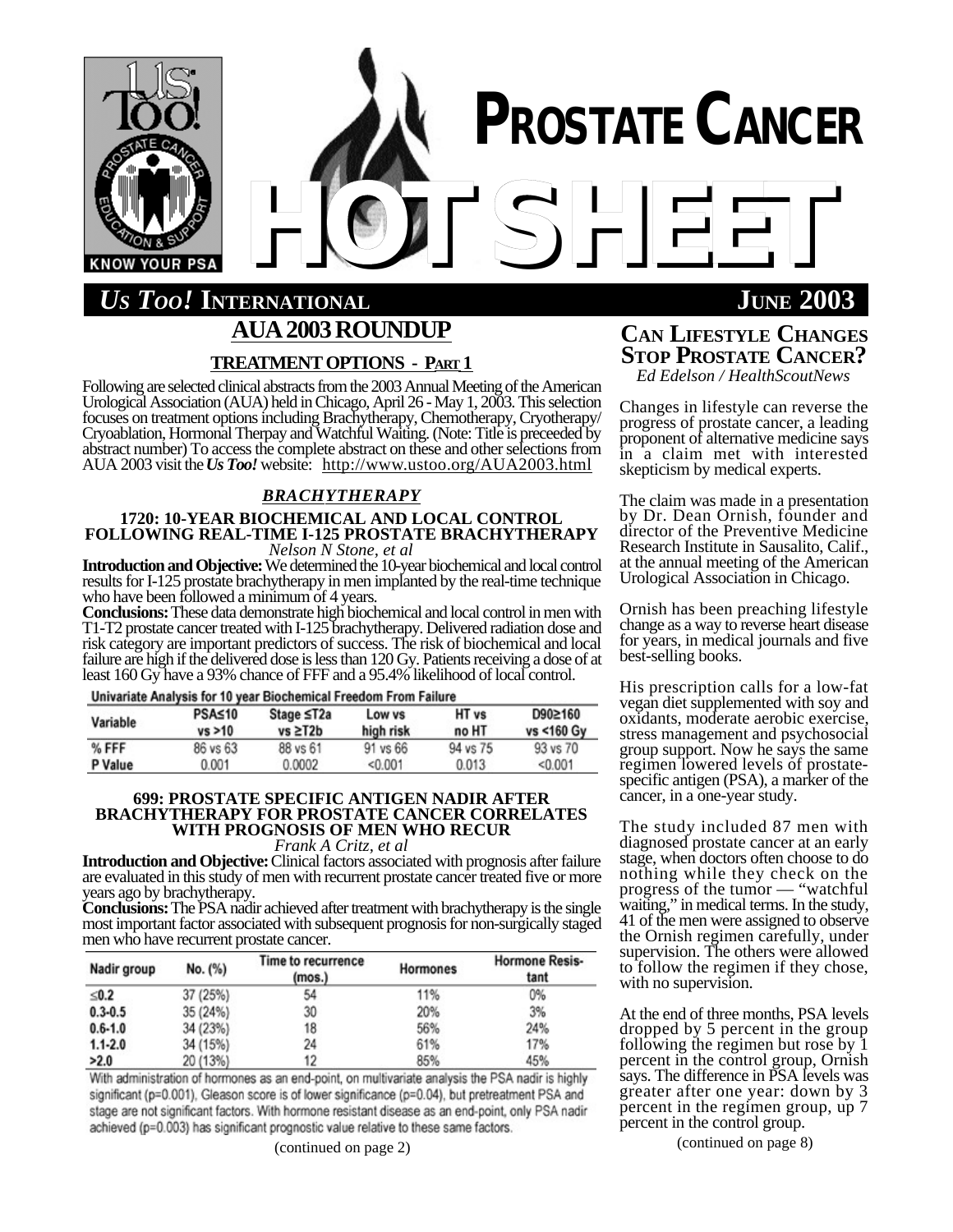## **1665: RELATIONSHIP OF BIOCHEMICAL OUTCOME TO PERCENT POSITIVE PROSTATE BIOPSIES IN CLINICALLY LOCALIZED PROSTATE CANCER TREATED WITH PERMANENT INTERSTITIAL BRACHYTHERAPY** *Richard Lee, et al* **AUA ROUNDUP** (continued from page 1)

**Introduction and Objective:** Recent studies have demonstrated that the percent of positive prostate needle biopsy cores can predict biochemical outcome after radical prostatectomy or external beam radiotherapy. Conclusive corresponding data for permanent interstitial brachytherapy however are lacking. We have conducted an analysis to determine the clinical utility of the percent of positive prostate biopsies (PPB) in predicting PSA outcome following interstitial brachytherapy for prostate cancer.

**Conclusions:** Our results suggest that the percent of PPB is positively but not



IS INCORPORATED IN THE STATEOF ILLINOIS ANDRECOGNIZEDAS A 501(C)(3) NOT-FOR-PROFIT CHARITABLE CORPORATION. DONATIONS / GIFTSTO *US TOO!* ARE TAX DEDUCTIBLE. COPYRIGHT 2003, *US TOO!* INTERNATIONAL, INC.

significantly associated with biochemical outcome for patients undergoing permanent interstitial brachytherapy. Gleason score, preimplant PSA, and age were significant predictors of biochemical failure; the first two were also significant in predicting time to failure. Our data suggest that the ability to aggressively treat and dose-escalate the periprostatic region with interstitial brachytherapy may obviate the clinical utility of percentage of PPB in predicting biochemical failure.

#### **277: SECONDARY BLADDER CANCER AFTER BRACHYTHERAPY FOR PROSTATE CANCER** *Lee R Schachter, et al*

**Introduction and Objective:** Several studies have documented an increased incidence of bladder cancer after radiation to the pelvis. Most reports have involved radiation for cervical cancer, although cases secondary to radiation for prostate cancer have also been reported.

**Conclusions:** We report the largest series of secondary bladder cancers after brachytherapy with or without external beam radiation therapy (EBRT) for prostate cancer, and at a rate significantly higher than expected. While most previous reports suggest that the majority of cases occur more than five years after radiation therapy, nine of our ten cases occurred within five years. A high index of suspicion is important to appropriately diagnose and treat this subset of patients, and we routinely work up all episodes of hematuria after one year.

## **692: TEN YEAR DISEASE FREE SURVIVAL RATE CALCULATED WITH PSA CUTPOINT 0.2 NG/ML IN MEN AFTER BRACHYTHERAPY FOR PROSTATE CANCER**

*Frank A Critz, et al* **Introduction and Objective:** Recent reports have documented that it is misleading to compare irradiation disease free survival (DFS) rates calculated by the American Society of Therapeutic Radiation Oncology definition with radical prostatectomy DFS rates calculated by an undetectable prostate specific antigen (PSA). Instead, the same definition of disease freedom should be used to calculate results after surgery or irradiation for localized prostate cancer and PSA cutpoint 0.2 ng/ml has been recommended Invasive Procedures for Complications as the standard. The DFS rates of this brachytherapy program calculated by this standard are documented for men treated five or more years ago.

**Conclusions:** To be fair when comparing irradiation results with radical

prostatectomy, a standard definition of disease freedom must be used and, since PSA falls slowly after irradiation, men should have minimum five-year followup to allow time for recurrence and also time to achieve PSA 0.2 ng/ml (99% of men who achieve PSA 0.2 ng/ml after irradiation do so by five-year followup). These 10-year DFS rates can be reasonably compared with radical prostatectomy results from the PSA era.

## **1846: THE IMPORTANCE OF IMPLANT QUALITY FOR PATIENTS UNDERGOING PROSTATE BRACHYTHERAPY** *Louis Potters, et al*

**Introduction and Objective:** To evaluate disease and treatment related factors for predicting the 7-year biochemical freedom from survival (BFS) in patients undergoing permanent prostate brachytherapy (PPB) for clinically localized prostate cancer.

**Conclusions:** PPB quality as measured by the D90 dose was the most significant predictor for BFS in this study cohort. Further, the addition of EBT and/or NAAD did not independently predictor BFS. While the reported 5 and 7-year BFS rates in this study are favorable, the importance of implant quality remains paramount to assess outcome. All efforts to maximize implant quality should be<br>performed. When reporting performed. When reporting brachytherapy outcomes, implant quality should also be reported.

## **1841: URINARY AND RECTAL COMPLICATIONS OF CONTEMPORARY PROSTATE BRACHYTHERAPY (PB) FOR**

**PROSTATE CANCER (PC)** *Michael F Sarosdy*

**Introduction and Objective:** PB is a popular treatment for PC alone or with external beam therapy (PB+EBT) for high risk disease. Most reports on PB do not detail complications. This review assesses urinary and rectal complications requiring intervention after contemporary PB. **Conclusions:** Complications of PB occur, and increase significantly in nature, frequency, severity, and permanency for PB+EBT. These may limit the use of PB+EBT. Importantly, high implant quality (v100  $> 95\%$ ) does not appear to protect against complications when EBT is added to PB.

| Procedure                | Overall | PB  | <b>PRIFRI</b> |
|--------------------------|---------|-----|---------------|
| <b>Catheter Required</b> | 20%     | 24% | 16%           |
| <b>TURP</b>              | 9%      | 5%  | 15%           |
| Colonescopy +/- fulg.    | 20%     | 16% | 35%           |
| fecal diversion          | 2.6%    | 0   | 6.6%          |
| urinary diversion or CIC | 3.2%    | ō.  | 8.2%          |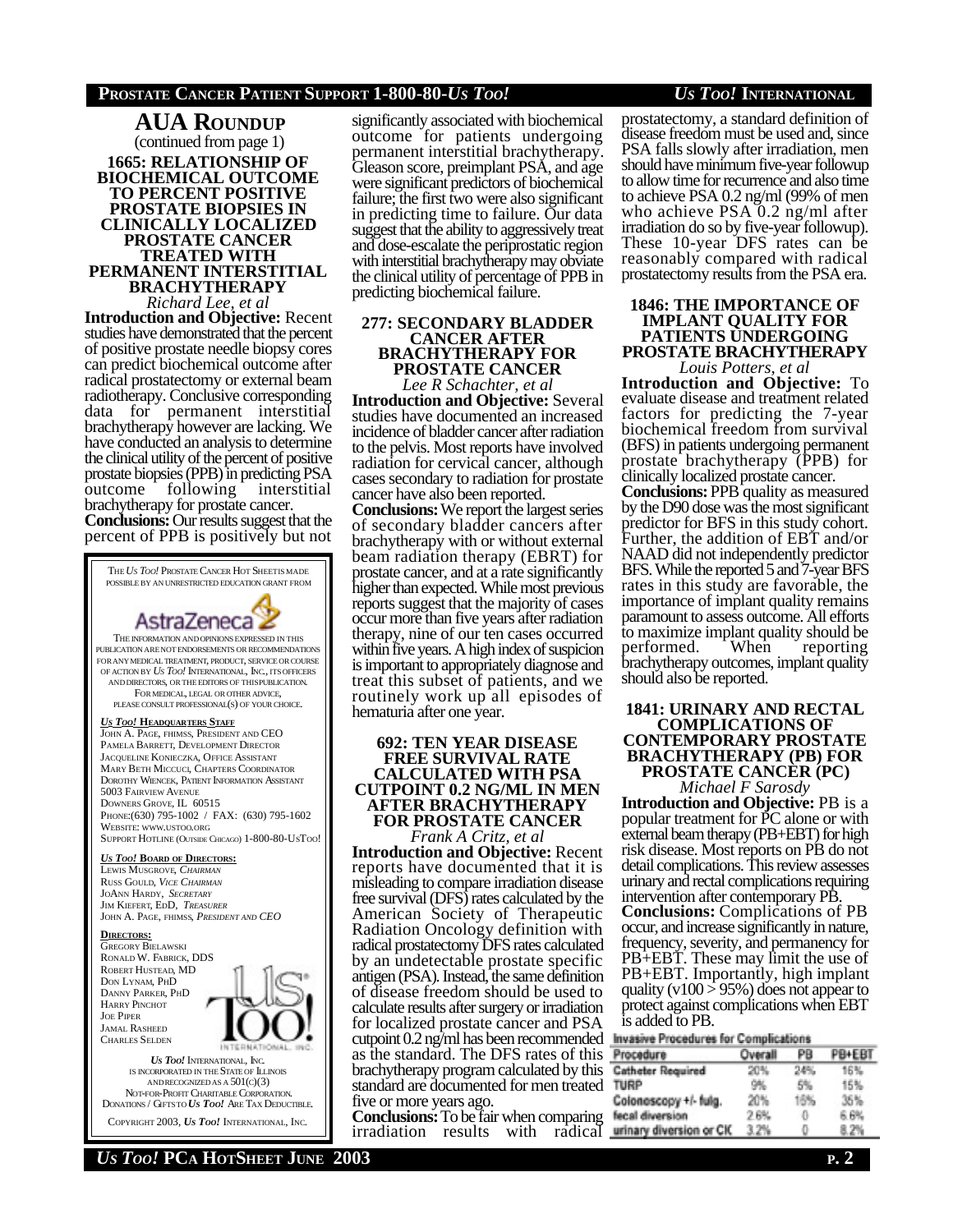## *US TOO!* **INTERNATIONAL VISIT US ON THE INTERNET AT WWW.USTOO.ORG**

*CHEMOTHERAPY*

## **822: CHEMOSENSITISATION OF HUMAN PROSTATE CANCER USING ANTISENSE AGENTS TARGETING THE TYPE 1 INSULIN-LIKE GROWTH FACTOR RECEPTOR**

*Giles O Hellawell, et al* **Introduction and Objective:** The type 1 insulin-like growth factor receptor (IGF1R) is important for tumour growth and apoptosis protection. We have recently shown that the IGF1R is overexpressed by prostate cancer compared with benign prostatic epithelium, and IGF1R expression commonly persists in androgenindependent metastatic disease at levels comparable to those in the primary (Cancer Res 62:2942-50, 2002). The importance of this receptor has been reinforced by a recent report of IGF1R upregulation in prostate cancer cells during the development of androgenindependence. The objective of this study was to determine whether antisense mediated IGF1R downregulation could enhance the chemosensitivity of androgen-independent prostate cancer cells in vitro.

**Conclusions:** These results indicate that IGF1R downregulation can enhance chemosensitivity of androgenindependent prostate cancer in part via enhanced susceptibility to apoptosis. In a clinical setting, targeted suppression of the IGF1R using ASO technology may enhance the effects of conventional chemotherapy and therefore offers promise as novel therapy for patients with androgen-independent disease.

### **1491: DOCETAXEL AND MITOXANTRON IN THE MANAGEMENT OF HORMONE REFRACTORY PROSTATE CANCER: RESULTS OF A PROSPECTIVE PHASE-II TRIAL**

*Axel Heidenreich, et al* **Introduction and Objective:** Taxanes are the most active cytotoxic drugs in hormone refractory prostate cancer (HRPCA). The combination of docetaxel (DOC) and mitoxantron (MIT) has been shown to be highly active as first or second line chemotherapy in metastatic breast cancer. It was the purpose of this trial to determine the response rate of DOC/MIT in patients with asymptomatic HRPCA. **Conclusions:** Combination of DOC and MIT is well tolerated, has a limited spectrum of therapy associated side effects, does not interfere with QoL, and results in a high objective response rate in HRPCA with asymptomatic PSA progression. DOC/MIT will serve as control arm for further prospective randomised phase-III-trials.

## **840: SAFETY AND EFFICACY OF ELECTROPERMEABILIZATION AFTER ADMINISTRATION OF BLEOMYCIN ON PROSTATE**

**CANCER IN SCID MICE** *Yoko Kubota, et al*

**Introduction and Objective:** Cell electropermeabilization allows nonpermeating drugs, such as bleomycin, to enter cells. Electric pulses permeate cell membrane and deliver the drug inside the cells (electrochemotherapy). We evaluated the safety and efficacy of electropermeabilization after administration of bleomycin on prostate cancer in SCID mice.

**Conclusions:** The safety and efficacy of electrochemotherapy using bleomycin on prostate cancer were demonstrated.

## **339: SELECTIVE CHEMOSENSITIZATION OF ANDROGEN-INDEPENDENT PROSTATE CANCER USING NEUTRAL ENDOPEPTIDASE**

*Makoto Sumitomo, et al* **Introduction and Objective:** In prostate cancer (PC) conventional chemotherapy has had very limited success especially in the control of androgen-independent prostate cancer (AIPC). We have recently reported that in PC cells neutral endopeptidase (NEP) has a novel function to stabilize protein kinase C (PKC) which has been implicated in anticancer druginduced mitochondrial apoptosis. We investigated whether NEP could augment chemosensitivity by promoting PKCmediated mitochondrial apoptosis in AIPC cells.

**Conclusions:** These results suggest that NEP enzyme activity contributes to anticancer drug-induced PC cell apoptosis dependent on PKC-mediated mitochondrial events. More importantly, our findings may provide a promising therapeutic modality to augment chemosensitivity selectively in AIPC with minimal toxicity in the normal tissue.

## **1662: WEEKLY DOCETAXEL AND MITOXANTRONE PRIOR TO PROSTATECTOMY IN PATIENTS WITH HIGH RISK LOCALIZED PROSTATE CANCER**

*Tomasz M Beer, et al* **Introduction and Objective:** While combined modality therapy has improved survival in high-risk breast and colon cancer, this approach has been sparsely investigated in the management of prostate cancer. Docetaxel and mitoxantrone have substantial singleagent activity in advanced prostate cancer but have not been combined in this disease. We report the development of a new regimen that combines these drugs in high-risk patients undergoing prostatectomy.

**Conclusions:** Weekly docetaxel and mitoxantrone is a well-tolerated regimen in the treatment of high risk prostate cancer prior to prostatectomy. Direct anti-tumor activity of this regimen is suggested by PSA reductions in the absence of change in testosterone levels.

## *CRYOABLATION / CRYOTHERAPY*

## **DP23: QUALITY OF LIFE AFTER PRIMARY OR SALVAGE CRYOTHERAPY FOR CLINICALLY LOCALIZED PROSTATE CANCER**

*Aristotelis G Anastasiadis, et al* **Introduction and Objective:** Recent modifications in the technique of cryosurgery of the prostate have led to the ability to treat tumors successfully with decreased morbidity. The patients' perspectives of this relatively new technique, however, have not yet been addressed. The purpose of this study was to evaluate health-related Quality of Life (QoL) in patients after cryoablation for clinically localized prostate cancer using a validated and reliable, self-administered questionnaire.

**Conclusions:** Previous studies have already demonstrated safety and feasibility of prostate cryosurgery. This report underlines that the procedure, in appropriately selected cases, is well tolerated and contributes to preservation of quality of life in this patient group.

## **DP15: SALVAGE CRYOSURGERY FOR RECURRENT PROSTATE CANCER AFTER RADIATION THERAPY: A 7-YEAR FOLLOW-UP**

*Duke K Bahn, et al* **Introduction and Objective:** Up to 30% of patients who receive radiation therapy for prostate cancer will have a recurrent disease. Salvage radical prostatectomy for radioresistent disease is associated with high morbidity, and long recovery time. Cryosurgery has been investigated as a salvage therapy following failed radiation therapy and was found to have acceptable morbidity although its long term efficacy (continued on page 4)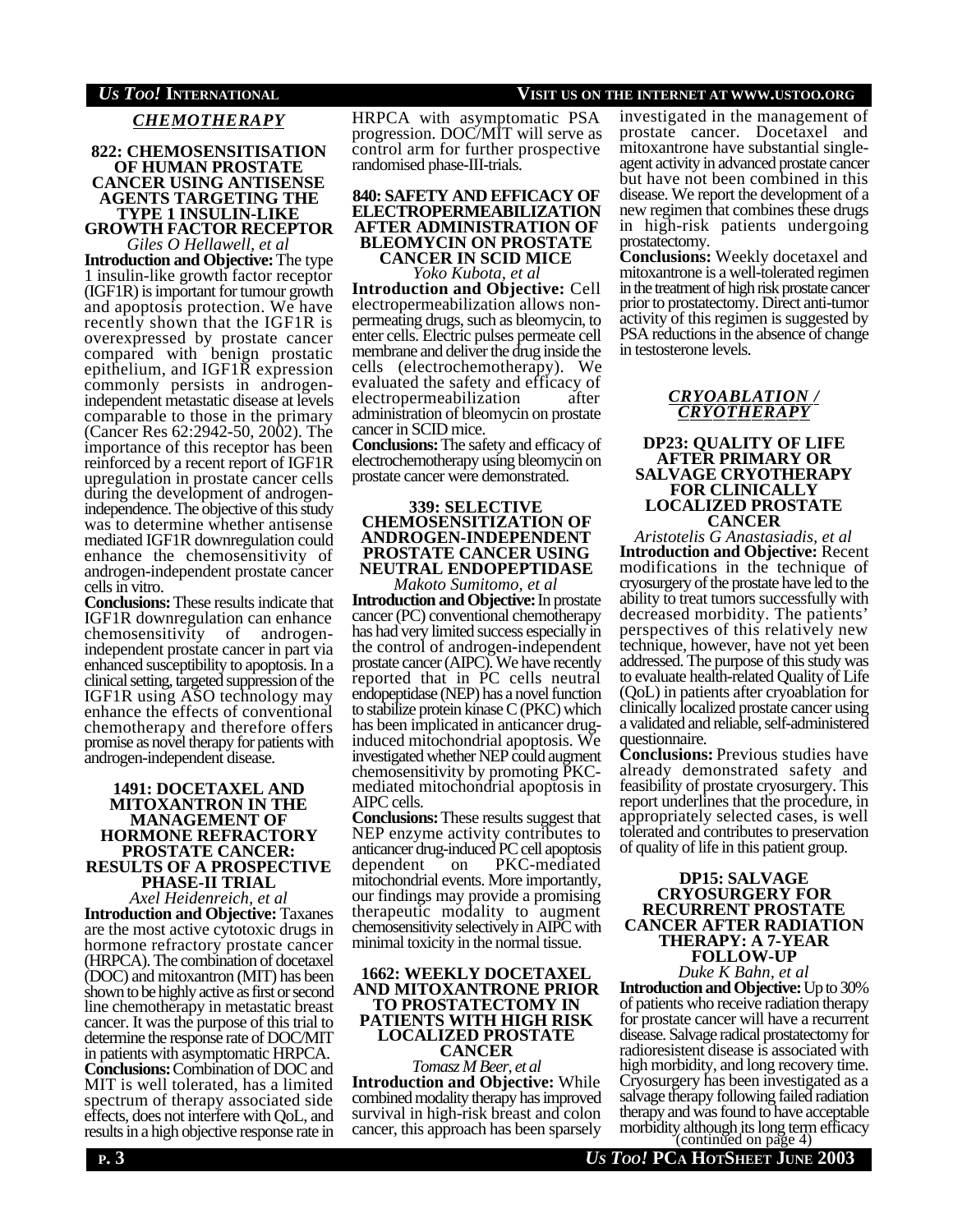**AUA ROUNDUP** (continued from page 3)

was unknown. Presented are seven year actuarial outcomes of salvage cryoablation.

**Conclusions:** We have found that salvage cryosurgery is a promising form of treatment for radioresistent prostate cancer. 7-year retrospective analysis shows a success rate comparable to a virgin group if salvage cryosurgery is performed when PSA <10 ng/mL. Minimal morbidity rates and no known latent complications further validate cryoablation as a viable option for recurrent prostate cancer following failed radiation therapy.

## **1486: SALVAGE CRYOSURGERY USING 3RD GENERATION CRYO "NEEDLES"**

*Ken-Ryu Han, et al*

**Introduction and Objective:** Increasing numbers of patients are presenting with rising PSA and local cancer recurrence following radiation therapy (XRT)- either brachytherapy and/or external beam radiation therapy (EBRT) for the treatment of localized prostate cancer (CaP). Salvage prostatectomy in these cases is associated with significant morbidities, leaving the patient with watchful waiting, hormone deprivation therapy, or cryosurgery as alternative therapeutic options. We reviewed the preliminary experience using 17-gauge (1.47mm), 3rd generation cryo "needles" in the treatment of recurrent CaP after XRT.

**Conclusions:** Salvage cryosurgery using minimally invasive 17-gauge cryo "needles" can be performed through a brachytherapy template. It offers an attractive alternative to salvage prostatectomy for patients who fail XRT. Preliminary complications rates suggest decreased morbidity compared to earlier generations of cryosurgery. Long-term follow-up of PSA values and survival is necessary before any comment on efficacy can be made.

Complications rates after salvage cryosurgery

| Complication            |               |  |  |  |
|-------------------------|---------------|--|--|--|
| Urinary retention       | 2/18 (11.1%)  |  |  |  |
| Urge Incontinence       | $1/18(5.6\%)$ |  |  |  |
| Incontinence (Pads)     | 2/18(11.1%)   |  |  |  |
| Penile paresthesia      | 1/17(5.9%     |  |  |  |
| Impotence               | 16/18 (89%)   |  |  |  |
| Pelvic pain             | $1/18(5.6\%)$ |  |  |  |
| <b>Scrotal swelling</b> | 2/18 (11%)    |  |  |  |

**1488: SERIAL BIOPSY AND PROSTASTE SPECIFIC ANTIGEN (PSA) RESULTS ON SALVAGE CRYOABLATON FOR PROSTATE CANCER: 5 YEAR RESULTS ON 142 PATIENTS (PTS)**

*Joseph L Chin, et al*

**Introduction** Cryoablation (Cab) is now approved firstline therapy in the U.S. in previously untreated prostate cancer. However, aside from short-term biopsy results, there has been a paucity of long-term results on prostate primary Cab and no reports on histologic and prostate specific antigen (PSA) long-term results from salvage Cab. Serial biopsy and PSA results up to 5 years (yrs) are reported herein on 142 pts who underwent salvage Cab after radiation failure.

**Conclusions:** Cab has a role in radiationfailure pts. who have few remaining therapeutic options. Satisfactory longterm results with acceptable morbidity can be achieved thereby obviating or deferring long-term endocrine therapy, provided rigid selection criteria are used. Findings of residual viable benign glandular and stromal tissue mandates vigilant long-term follow-up.

#### **1722: CRYOABLATION OF THE PROSTATE FOR LOCALIZED PROSTATE CANCER. 8 YEAR EXPERIENCE WITH 215 CASES** *Fletcher C Derrick, et al*

**Introduction and Objective:** Between Jan 1994 and Aug 2002, 215 cases of Cryoablation of the Prostate (CryoP) procedures were performed. The objective was to determine the efficacy of this treatment modality in cases of primary cancer of the prostate and in cases of radiation failure. 90% of the cases treated had primary cancer (T-1 and T-2 disease) and 10% had radiation failure (both from brachytherapy and external beam). Gleason's numbers varied from 5-9. **Conclusions:** It is our opinion that Cryoablation of the prostate is a minimally

invasive, alternative treatment of primary cancer of the prostate. CryoP is also a treatment choice for radiation failure patients, when it can be determined that the cancer is still confined to the prostate gland.

## **861: IMMUNO-CRYOTHERAPY OF PROSTATE CANCER: APPLICATION IN A MOUSE MODEL**

*Michael Cohen, et al* **Introduction** Cryoablation of prostate cancer is gaining

increasing popularity, especially as a treatment modality for radiation therapy failures. We propose to combine Cryoablation of prostate cancer with both local and systemic immuno-modulatory techniques (Adenoviral murine Granulocyte-Macrophage Colony Stimulating Factor {AdmGMCSF} And Cytotoxic T Lymphocyte-Associated Antigen 4 {CTLA-4}Blockade, respectively). We suggest that this approach may enhance local tumor eradication and synergistically augment anti-tumor immunity through an *in-vivo* paradigm.

**Conclusions:** The presented data supports tumor immunity in both the CR and rechallenged mice. Our Cryoimmunotherapy paradigm for treatment of established tumors uses a multi-factorial approach. Since cryoablation is already in clinical use, this combined approach may augment its activity in locally recurrent disease after radiation therapy. Further efforts are underway to study the immune mechanisms underlying the observed outcomes as well as modes for enhancing its efficacy.

## *HORMONAL THERAPY*

## **834: BETA-CATENIN SWITCH IN APOPTOSIS-RESISTANT AND HORMONE-REFRACTORY PROSTATE CANCER CELLS**

*Luis Quires, et al* **Introduction and Objective:** betacatenin is a critical end component of the wnt-signaling pathway that regulates cell growth, apoptosis and migratory behavior in response to intercellular adhesion. The study aim was to evaluate abnormalities of beta-catenin protein expression in an in vitro model of acquired apoptosisresistance in cultured PC cells and in primary human prostate cancer (PC). **Conclusions:** These data suggest that anomalies of beta-catenin expression occur in PC and that these anomalies are associated with disease progression, especially to the therapeutic-resistant state.

**1481: CAN INTERMITTENT ANDROGEN DEPRIVATION BE AN ALTERNATIVE TO CONTINUOUS ANDROGEN WITHDRAWAL IN PATIENTS WITH PSA-RELAPSE? FIRST RESULTS OF THE RANDOMIZED PROSPECTIVE PHASE-III CLINICAL TRIAL EC 507** *Ulf W Tunn, et al*

**Introduction and Objective:** This is the first randomized prospective trial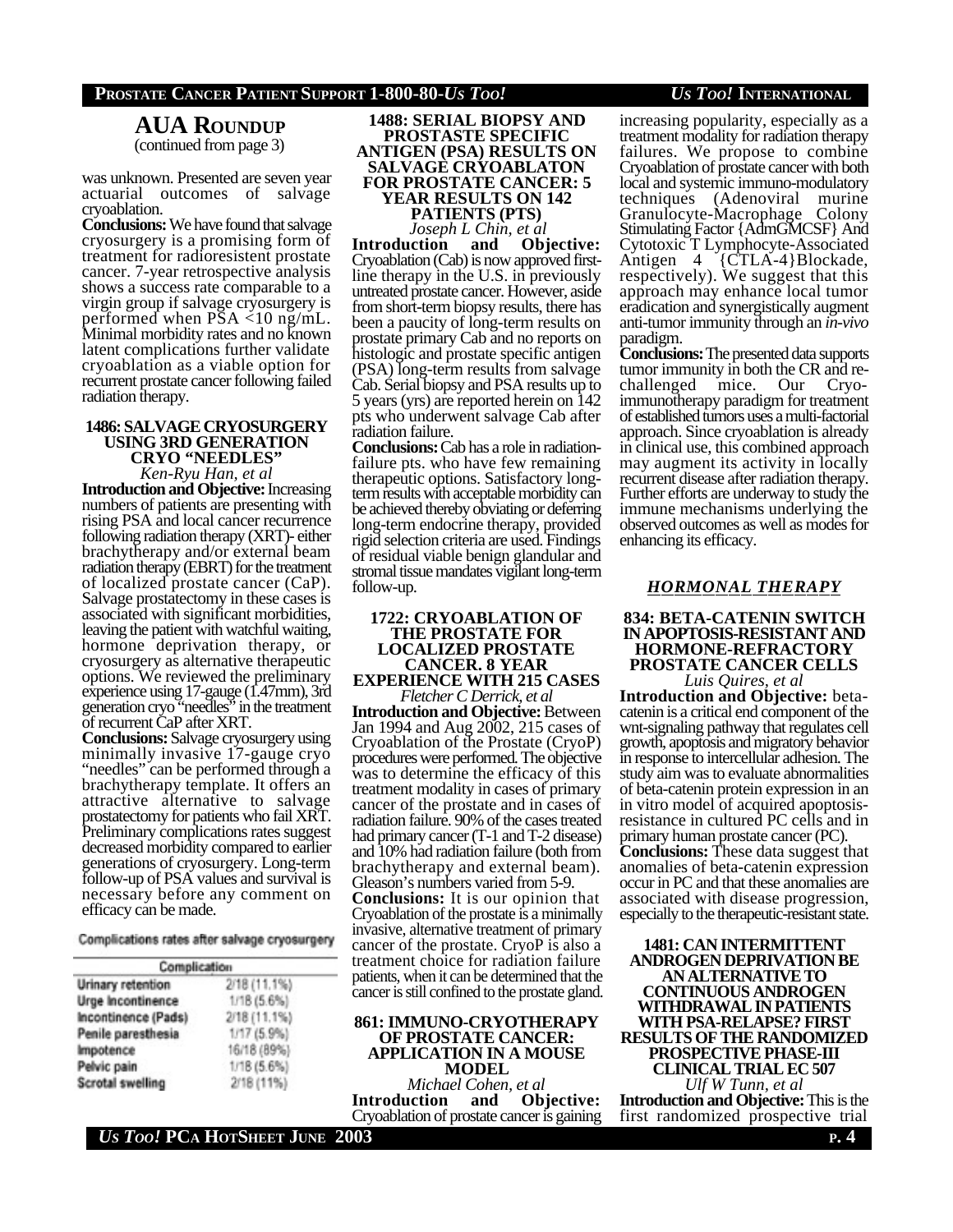comparing intermittent (IAD) to continuous androgen deprivation (CAD) in patients with PSA-Relapse after radical prostatectomy (RP). Aim of the study was to evaluate efficacy and tolerability in both treatments.

**Conclusions:** These results of this first randomized phase III trial comparing IAD to CAD in patients with PSA-relapse after RP suggest a benefit for IAD with regard to the quality of life during OTT. More than 90 % of patients in the IAD-group regained normal T values. OTT were 62 % and 51 % in IAD cycles 1 and 2 respectively. Time to progression showed no difference in either treatment. IAD would seem to be an attractive alternative in high risk patients who need androgen deprivation after RP and PSA-relapse.

## **943: CHROMOGRANIN A SERUM LEVELS DURING INTERMITTENT VERSUS CONTINUOUS ANDROGEN DEPRIVATION THERAPY FOR PROSTATE**

**ADENOCARCINOMA** *Alessandro Sciarra, et al*

**Introduction and Objective:** Continuous androgen suppression therapy produces a hyperactivation of NE cells and an increase in chormogranin A (CgA) levels in the prostate carcinoma (PC).We verified whether the intermittent administration (IAD) reduces the risk of CgA increase and NE hyperactivation in PC cases treated with hormone therapy. **Conclusions:** IAD produces no significant increase in serum CgA levels whereas the continuous administration of CAD, despite stable low PSA levels, produces significant increase in CgA. IAD therapy may reduce the risk of NE hyperactivation in prostate cancer during hormone-treatment.

## **637: CYCLOOXYGENASE 2, C-JUN/C-FOS [AP-I] EXPRESSION IN HORMONE SENSITIVE AND HORMONE REFRACTORY PROSTATE CANCER**

*Sarath K Nalagatla, et al* **Introduction and Objective:** Although most patients with advanced prostate cancer respond to hormonal therapies, the majority relapse and eventually die of their disease. Hence alternative approaches for the treatment of advanced prostate cancer are needed. COX 2 activity has been implicated in cancer angiogenesis, cellular proliferation, apoptosis, and differentiation. Activator Protein I [AP1] is a transcription factor activated by Protein Kinase C and is a complex of c-

Jun protein homo-dimers or c-Jun & c-Fos protein hetero-dimers. Experimental studies have shown COX 2 up-regulation by Protein Kinase C through induction of c-Jun. Selective COX 2 inhibitors suppress LNCaP & PC3 cell tumour growth by inducing apoptosis and down regulating tumour VEGF with decreased angiogenesis. We have therefore investigated the role of AP-1 in modulating COX 2 expression during hormone relapse in prostate cancer tissue specimens.

**Conclusions:** Marked differences in COX 2 expression were observed as hormone sensitive prostate cancer progressed to hormone refractory disease. There was no apparent link between AP I expression and COX 2 expression. Possibly other mechanisms could be mediating COX 2 expression. Therefore Since COX2 inhibitors suppress proliferation and induce apoptosis in prostate cancer cells, they may have a potential role not only in hormone sensitive prostate cancer but also in hormone refractory disease.

## **342: DOES AP-1 UPREGULATION IN ANDROGEN REFRACTORY PROSTATE CANCER IDENTIFY A SUBSET OF PATIENTS SUITABLE FOR AP-1 SPECIFIC TARGETTED THERAPY?**

*Sarath K Nalagatla, et al* **Introduction and Objective:** Hormonal therapy remains the treatment of choice for metastatic prostate cancer. Development of androgen refractory disease is a serious clinical problem, as there is no effective therapy.AP-1 is a complex of transcription factors c-Jun & c-Fos proteins,activated by Protein Kinase C. These proteins are up-regulated in prostate cancer cell lines in the absence of androgens & there is evidence that PKC activity is required for the survival and growth of androgen independent prostate cancer cell line. We investigated this using human prostate cancer tissue. Objective-1. To investigate the levels of expression of c-Jun, c-Fos & AR protein levels in paired pre & post androgen refractory prostate cancer tissue. 2. To identify patients in whose tumours up-regulation of AP-1 may be mediating androgen refractory disease.

**Conclusions:** We have demonstrated upregulation and activation [via phosphorylation of c-Jun]AP-1 transcription factor in a significant subset [32%] of patients who have progressed to androgen refractory disease,

## *US TOO!* **INTERNATIONAL VISIT US ON THE INTERNET AT WWW.USTOO.ORG**

independent of changes in AR expression. In this subset of patients, AP-1 may have a dominant effect in cancer progression via activation of androgen regulated genes by an AR independent mechanism. AP-1 could be a potential target for future therapies against androgen refractory disease in a selected group of patients.

## **1487: EARLY VERSUS DELAYED ENDOCRINE TREATMENT IN PN1-3 M0 PROSTATE CANCER WITHOUT LOCAL TREATMENT OF THE PRIMARY TUMOR - RESULTS OF EORTC 30846 - A PHASE III STUDY**

*Fritz H Schröder, et al* **Introduction and Objective:** The timing of endocrine treatment of prostate cancer remains controversial in spite of an increasing amount of information from recent randomised studies. The issue is addressed in protocol 30846 of the European Organisation for Research and Treatment of Cancer (EORTC) for patients with lymph node positive cancer without local treatment of the primary tumor.

**Conclusions:** This study, while it suggests an advantage for early treatment, does not show equivalence nor superiority for either the early or delayed approach. Even if all patients had died the study would not reveal the 23% difference in favour of endocrine treatment as being statistically significant.

## **1707: HOW DO PROSTATE CANCER SURVIVORS PERCEIVE TREATMENT TRADE-OFFS FOR HYPOTHETICAL CLINICAL SITUATIONS?** *Neil H Love, et al*

**Introduction and Objective:** The most common information source guiding prostate cancer (PCA) treatment decisions is verbal consultation with physicians. This pilot study assessed prostate cancer survivors (PCAS) treatment preferences based on a presentation by a urologist (MS) during a day-long town meeting (TM). The objectives were to learn how PCAS perceive treatment trade-offs and to evaluate the effectiveness of a TM to gather such data.

**Conclusions:** After verbal education/ counseling by a urologist, considerable heterogeneity was observed in PCAS perceptions of treatment trade-offs for hypothetical situations. The TM was an effective method to obtain preliminary,

(continued on page 6)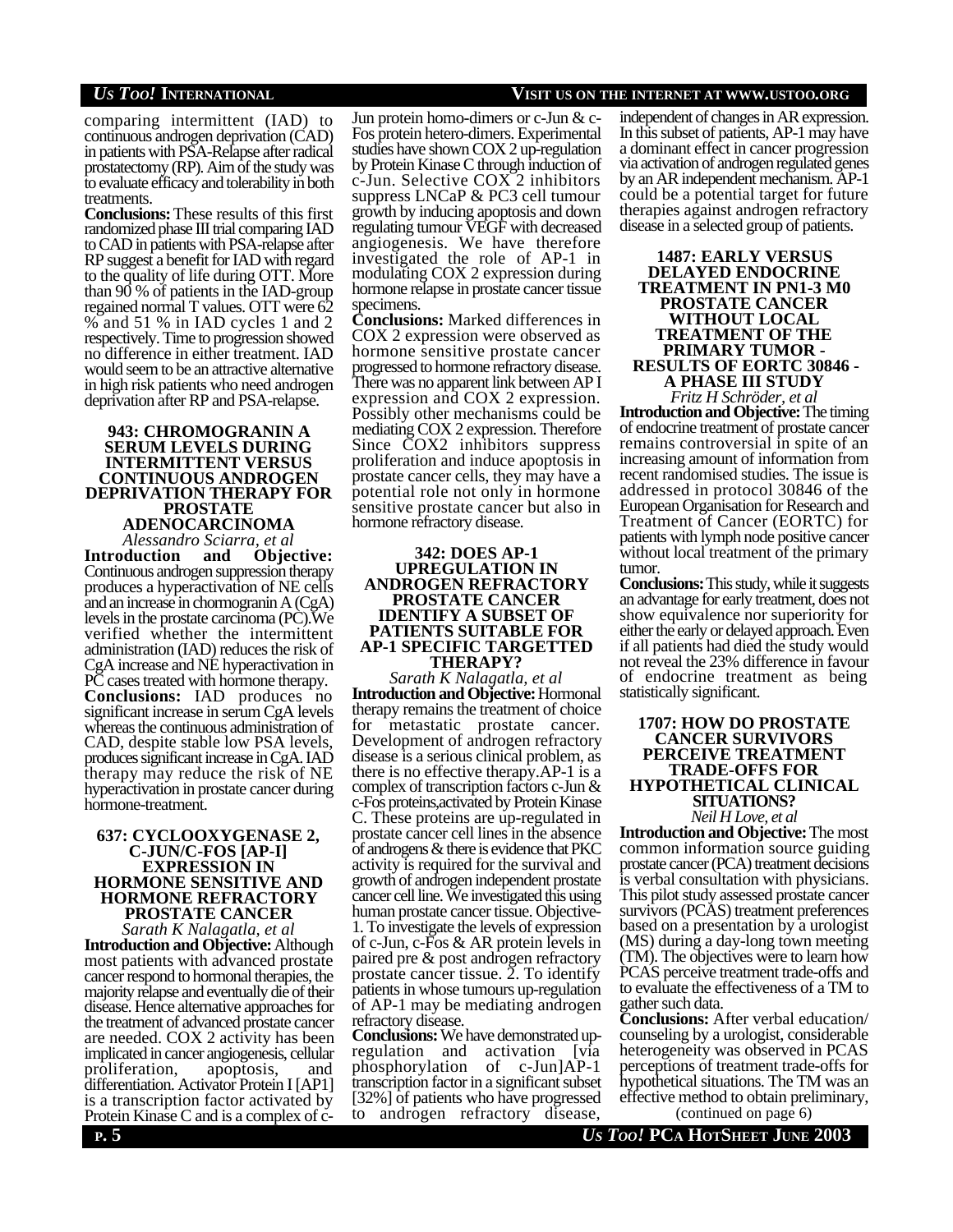## **AUA ROUNDUP** (continued from page 5)

hypothesis-generating data on these issues. Health care professionals, advocacy groups, and policy-makers should be informed about the spectrum of patient perceptions of treatment tradeoffs and the need for information on a broader variety of treatment options.

Preferred initial therapy for theoretical low-risk PCA cases

| Age in theoretical case RP | EBRT | BТ |  |
|----------------------------|------|----|--|
|                            |      |    |  |
|                            |      |    |  |
|                            |      |    |  |
|                            |      |    |  |

## **50: NATIONAL PRACTICE PATTERNS AND TIME TRENDS IN PRIMARY AND NEOADJUVANT ANDROGEN ABLATION FOR PROSTATE CANCER: DATA FROM CAPSURE**

*Matthew R Cooperberg, et al* **Introduction and Objective:** Androgen deprivation therapy is one treatment option for men with prostate cancer. While it has been used for men with advanced disease, either as monotherapy or before radiation therapy, recent reports have suggested that its use may be growing in men with lower stages of disease. The intent of this study was to describe national trends over time in the use of androgen deprivation therapy, and to identify any sociodemographic variables which predict increased use of such therapy.

**Conclusions:** Rates of both PADT and NADT are increasing across risk groups and treatment types. Additional clinical trials must define more clearly the appropriate role of hormonal therapy in localized prostate cancer, and future results should shape updated practice guidelines.

## **1480: IMMEDIATE HORMONAL THERAPY COMPARED WITH OBSERVATION AFTER RADICAL PROSTATECTOMY AND PELVIC LYMPHADENECTOMY IN MEN WITH NODE POSITIVE PROSTATE CANCER: RESULTS AT 10 YEARS OF EST 3886**

*Edward Messing, et al* **Introduction and Objective:** We have previously reported 7 year follow-up of a study in which men with clinically localized prostate cancer, who underwent radical prostatectomy (RP) and pelvic lymphadenectomy (PLD) and were found to have nodal metastases  $(N+)$ , had significantly improved survival and disease-specific survival when they received immediate (within 3 months of surgery) and continuous androgen ablative monotherapy compared with those who had this treatment withheld until distant metastases were identified (NEJM 341:1781,1999). To determine the durability of this effect, we now update results.

**Conclusions:** At this time median survival in the deferred arm has been reached, and early androgen ablative therapy in patients with N+ disease following RP+PLD continues to be associated with highly significant improvements in overall and disease-specific survival. The treatment has been generally well tolerated. Early androgen ablative therapy's role in other disease scenarios warrants testing in prospective randomized studies.

## **1483: INTERMITTENT ANDROGEN SUPPRESSION FOR THE TREATMENT OF ADVANCED PROSTATE CANCER**

*Edith Schasfoort, et al* **Introduction and Objective:** An international, prospective, randomized clinical trial was initiated in 1998 to obtain more data on intermittent androgen suppression (IAS). The primary objective of this study was evaluation of time to clinical tumor progression and/or PSA escape (defined as PSA concentrations over 50 mg/mL). The major secondary objective was evaluation of patients' quality of life.

**Conclusions:** This trial showed that both treatments were well tolerated, although quality of life may be higher in the IAS arm. The time to progression/PSA escape was longer in the CAS arm, indicating that continuous therapy may be more effective than intermittent therapy.

## **DP11: PROSTATE CANCER CELLS BECOME ANDROGEN-HYPERSENSITIVE BY INCREASE OF NUCLEAR ANDROGEN RECEPTOR AND OF ANDROGEN RECEPTOR COACTIVATORS**

*Naohiro Fujimoto, et al* **Introduction and Objective:** Hormoneresistance is one of the biggest problems in the treatment of prostate cancer. One of the possible mechanisms of hormoneresistance is androgen-hypersensitivity of cancer cells. If cancer cells become androgen-hypersensitive, they can grow in the situation of low concentration of androgen, such as during androgen

## ablation therapy. We established androgen-hypersensitive cell line LN-TR2. Using this cell line, we investigated the mechanisms by which prostate cancer cells become hypersensitive to androgen. **Conclusions:** LN-TR2 cells were hypersensitive to androgen compared to LNCaP cells. Possible mechanisms of androgen-hypersensitivity of LN-TR2 cells were 1) increased nuclear AR, 2) increased expression of AR coactivators such as ARA55 and TIF2. Prostate cancer cells could become androgenhypersensitive by those mechanisms and survive under the situation of low

**1173: QUANTIFYING THE CHANGE IN ENDORECTAL MAGNETIC RESONANCE IMAGING DEFINED TUMOR VOLUME DURING NEOADJUVANT ANDROGREN SUPPRESSION THERAPY IN PATIENTS WITH PROSTATE CANCER** *Mona V Sanghani, et al*

concentration of androgen.

**Introduction and Objective:** To quantify the changes seen in endorectal MRI (erMRI)-defined prostate volume, and predominant and second most predominant tumor volumes, during two months of neoadjuvant androgen suppression therapy.

**Conclusions:** While the erMRI-defined tumor volumes generally decreased in the study population during neoadjuvant TAS, 15% of all patients had an increase in their primary tumor volume. The clinical significance of this increase in erMRI-defined tumor volume during neoadjuvant TAS awaits the results of CALGB 9682. This study will clarify whether erMRI tumor volume changes can be used to predict for biochemical failure and possibly the presence of intraprostatic hormone-insensitive disease.

#### **690: RANDOMIZED COMPARATIVE STUDY OF 3 VS 8 MONTHS OF NEOADJUVANT HORMONAL THERAPY PRIOR TO RADICAL PROSTATECTOMY: 3 YEAR PSA RECURRENCE RATES**

*Martin E Gleave, et al* **Introduction and Objective:** A prospective, Phase III trial was initiated by the Canadian Uro-Oncology Group to determine whether 8 months of neoadjuvant hormone therapy (NHT) reduces PSA recurrence rates after radical prostatectomy compared to 3 months of

*US TOO!* **PCA HOTSHEET JUNE 2003 P. 6**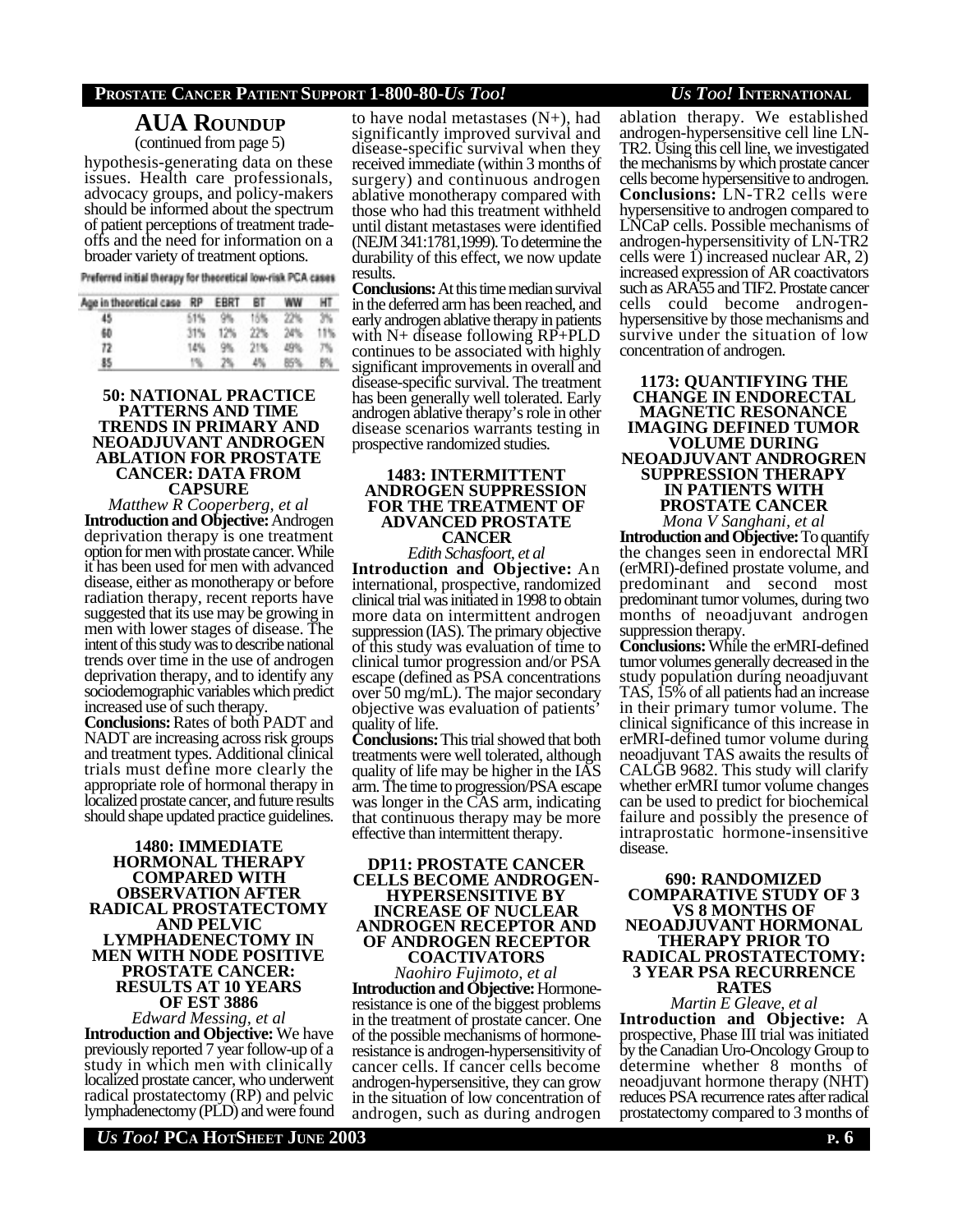## NHT.

**Conclusions:** Although the Kaplan-Meier analysis shows a trend towards delay in time to biochemical recurrence in the 8 month group  $(p=0.0511)$ , no significant differences in PSA recurrence rates was apparent with longer duration NHT by 3 year post-surgery.

## **350: THE IMPACT OF ANDROGEN ABLATION ON LIPID PEROXIDATION AND ANTIOXIDANT SYSTEMS IN METASTATIC PROSTATE CANCER**

*Hacer A Iynem, et al* **Introduction and Objective:** Evidence suggests that free radicals have a role in initiation of cancer. It has also been suggested that free radicals accumulate within the cell during the process of aging and may act as endogenous genotoxins leading to the

development of prostate cancer. In addition, it has been reported that androgens may play a role in carginogenesis through increasing reactive oxygen derivatives (ROD) in tissue. We assessed the status of lipid peroxidation and antioxidant systems in metastatic prostate cancer as well as the impact of hormonal treatment on these systems.

**Conclusions:** Our results reveal that there is an increase in the production of free radicals and a decrease in the activities of antioxidant enzymes in metastatic prostate cancer. This suggests a shift towards the oxidative state in the oxidant—antioxidant equilibrium. An increase in GST activity and a decrease in lipid peroxidation following 3 months of hormonal treatment imply that androgen blockade could result in a decrease in oxidative stress, and thus help restore the equilibrium.

## *WATCHFULWAITING*

## **1593: COUNSELING MEN WITH PROSTATE CANCER (PCA): A NOMOGRAM FOR PREDICTING THE PRESENCE OF INDOLENT (SMALL, WELL-MODERATELY DIFFERENTIATED, CONFINED) TUMORS**

*Makoto Ohori, et al* **Introduction and Objective:** With serum PSA testing, PCa are being diagnosed at an earlier point in their natural history. Many small cancers pose little risk to the

## life or health of the patient, at least in the short-term. To better counsel men diagnosed with PCa, we developed a statistical model that accurately predicts the presence of indolent cancer based on clinical variables including systematic biopsy results.

## *US TOO!* **INTERNATIONAL VISIT US ON THE INTERNET AT WWW.USTOO.ORG**

prostate cancer. Age, initial serum PSA, and %positive biopsy cores are independent predictors of curative intervention. When PSADT is added to the model, it replaces initial PSA as a significant predictor.



**Conclusions:** Nomograms incorporating pretreatment variables (clinical stage, Gleason grade, PSA, and the amount of cancer in systematic biopsies) can predict the probability that a man with PCa has an indolent tumor. These nomograms have excellent discriminatory ability and good calibration and may benefit both patient and clinician when the various treatment options for PCa are being considered.

## **1844: DELAYED CURATIVE THERAPY IN PATIENTS WHO INITIALLY CHOOSE WATCHFUL WAITING FOR PROSTATE CANCER IN THE PSA ERA** *Tomasz M Beer, et al*

**Introduction and Objective:** Preliminary data suggest prostatespecific antigen (PSA) monitoring in watchful waiting patients has increased the proportion of patients subsequently electing delayed therapy with curative intent. Prospective identification and treatment of this patient subset could reduce the number experiencing cancer progression on watchful waiting. The goals of this study were to determine the incidence of delayed curative intervention and to identify independent risk factors for curative intervention in patients who initially chose watchful waiting.

**Conclusions:** Curative intervention is common in contemporary patients who initially choose watchful waiting for

**1648: OUTCOME MODEL OF PROSTATE CANCER PROGRESSION FOLLOWING RADICAL PROSTATECTOMY**

*Anthony Y Smith, et al* **Introduction and Objective:** A new model of prostate cancer progression following radical prostatectomy (RP) has been developed in order to predict which men might derive life expectancy benefit from surgery. The program computes a tumor doubling time (DT) from prostate specific antigen (PSA) data and forecasts outcome based on the assumption of minimal retained disease. The

model computes an expected time of death for watchful waiting (WW) and surgery which are compared to life expectancy (LE) to determine a net gain or loss of life years (NGLY). We then compared the theoretical NGLY to patients' actual NGLY.

**Conclusions:** As expected, PSA doubling times were rapid for this early mortality group. The model proved useful to predict death as an outcome. Even in the face of minimal retained disease and aggressive cancer and in spite of positive margins or PSA recurrence, the study suggests that a majority of men should gain life years over WW after RP. Because of the assumption of minimal retained disease for all patients, the model predictions tend to be conservative.

## **1642: PREDICTORS OF ACTIVE TREATMENT IN MEN WITH LOCALIZED PROSTATE CANCER WHO SELECT WATCHFUL WAITING: RESULTS FROM CAPSURE** *Susan L Rider, et al*

**Introduction and Objective:** Watchful waiting (WW) is one of many options for men with clinically localized prostate cancer. Some individuals who initially choose WW may progress clinically and be treated at a later date. We wished to identify clinical and/or sociodemographic predictors of eventual treatment in those who chose WW.

**Conclusions:** For those who choose WW,

(continued on page 8)